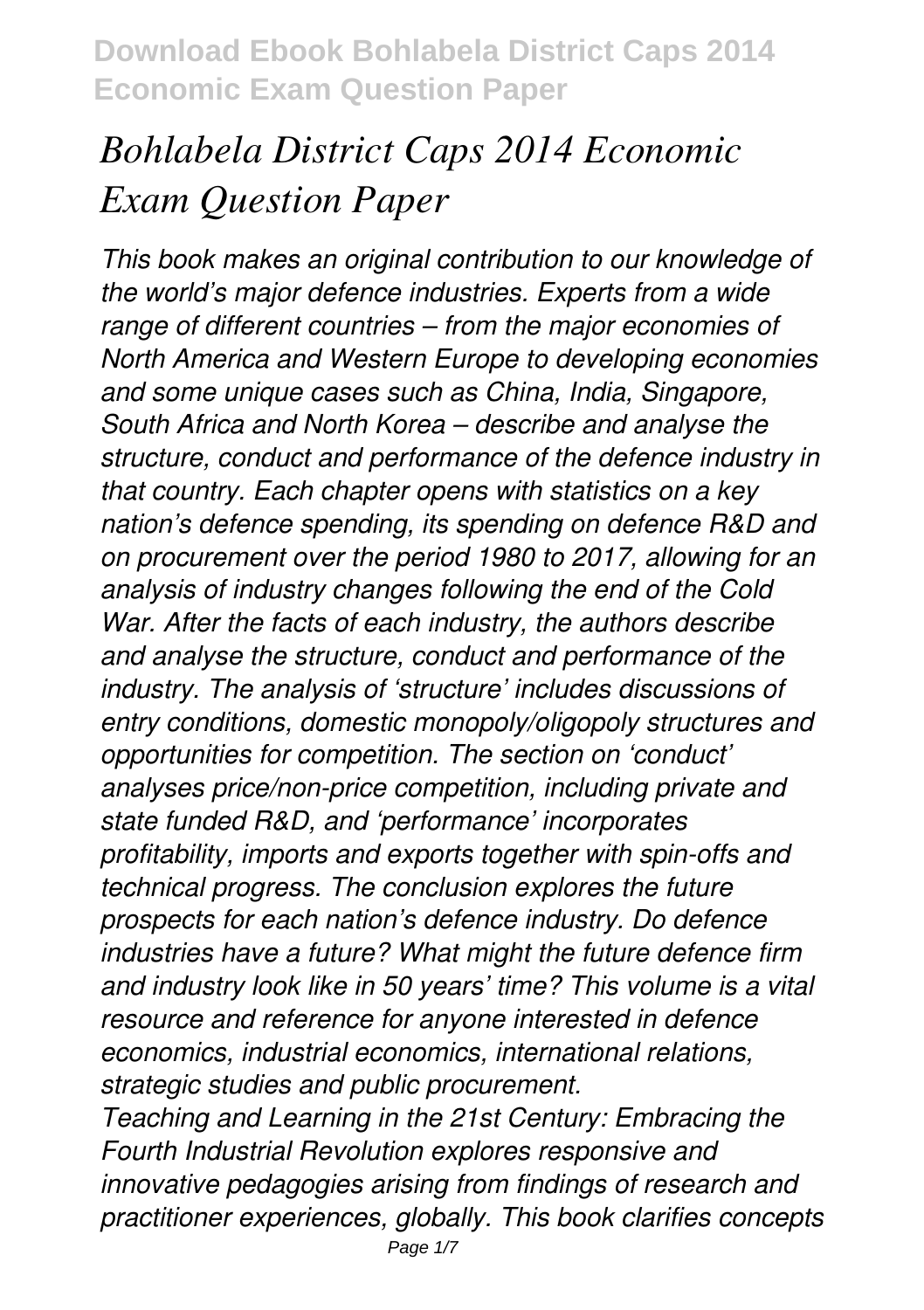*and issues that surround teaching and learning for the 21st century. Mood Mapping Spatial Planning in Service Delivery White Paper on a National Water Policy for South Africa This book includes within its scope theoretical and applied issues including ethical theory, as well as moral, social, political, and legal philosophies. Topics discussed herein include gender and ethics in qualitative interviewing; cognition, consciousness and business ethics; a philosophical perspectives on the labour/trade link; corruption in public and private organisations; environmental ethics; and biomedical ethics.*

## *Spatial Planning in Service DeliveryTowards Distributive Justice in South AfricaSpringer Telecommunications Law in South Africa Teaching and Learning in the 21st Century Perspectives on Ethics*

The authors analyze the considerations that lead policymakers to undertake extension investments as a key public responsibility, a well as the complex set of factors and intra-agency incentives to explain why different extension systems' performance vary. The authors provide a conceptual framework outlining farmers' demand for information, the welfare economic characterizations of extension services, and the organizational and political attributes that govern the performance of extension systems. T use the conceptual framework to examine several extension modalities and to analyze their likely and actual effectiveness.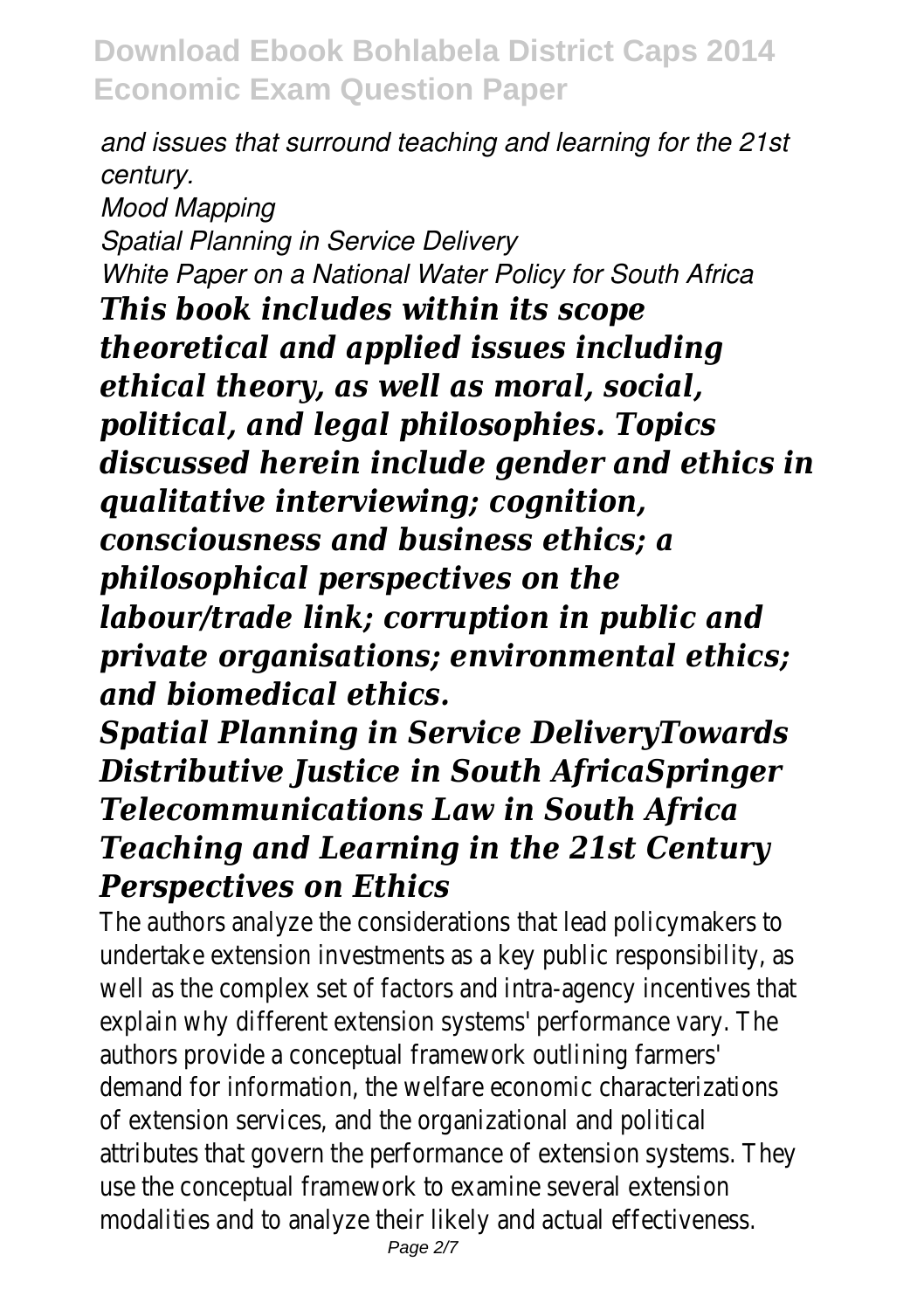Specifically, the modalities reviewed include "training and visit" extension, decentralized systems, "fee-for-service" and privatized extension, and farmer-field-schools. The authors also discuss methodological issues pertaining to the assessment of extension outcomes and review the empirical literature on extension impact They emphasize the efficiency gains that can come from locally decentralized delivery systems with incentive structures based largely on private provision that in most poorer countries is still publicly-funded. In wealthier countries, and for particular higher income farmer groups, extension systems will likely evolve into f for-service organizations.

This volume presents a detailed synthesis of the historical, presentday and future state of service delivery in South Africa. The generation and distribution of services in any geographical space has been and is always a source of inequality in human society. Thus, in the context of spatial planning, space is the major factor through which distributive justice and sustainable development can be achieved. To examine the continuation of spatial inequalit in service delivery, the authors employed both qualitative and quantitative research methods in a multi-pronged approach, utilizing empirical data from the Vembe District in Limpopo, data from the South African Index of Multiple Deprivation, and representative attitudinal data from the South African Social Attitudes Survey. Ultimately, this study examines spatial differences in living environments with a focus on the distribution of household services and discusses strategies to achieve spatial equality.

White Paper on South African Land Policy Rural Development Framework

Seven Steps to Effective Instructional Leadership

#### **Today's changed education landscape demands leaders who will provide society with capable South Africans who are able to**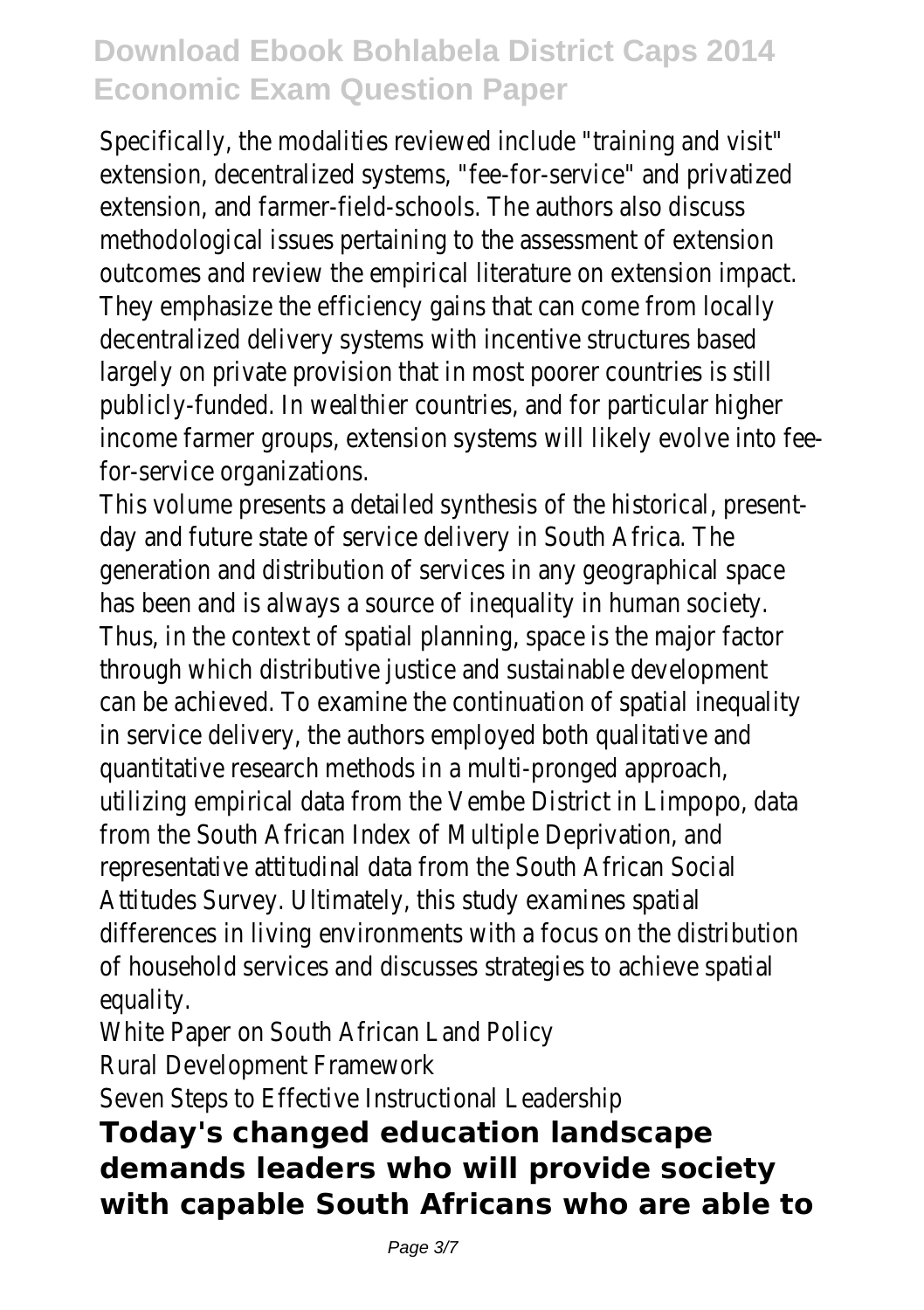**fulfil their life-roles as citizens and as productive, well-adjusted human beings. Make a substantive impact on the lives of your students and your staff. This practical, hands-on guide can help you become more effective as an instructional leader. Here are research-backed activities to help you: establish and implement your instructional goals; be there for your staff; create a learning-oriented school culture and climate; communicate your school's vision and mission to staff and students; set high expectations for your staff; develop teacher leaders; and maintain a positive attitude toward students, staff, and parents. Integrate these seven steps into your daily behavior. Chapters on each step include discussion and advice from instructional**

**leaders, research data, and practical suggestions you can use right now in your own school.**

#### **Introduction to Education in Ghana Towards Distributive Justice in South Africa**

Marking the first time an entire book has been dedicated to the topic of successful inclusive education, in this volume leading experts address international perspectives on funding models, the role of resources, and the development of professionals for the implementation of effective inclusive education. The Early Grade Reading Assessment (EGRA) measures students' progress towards reading. EGRA

Page  $4/7$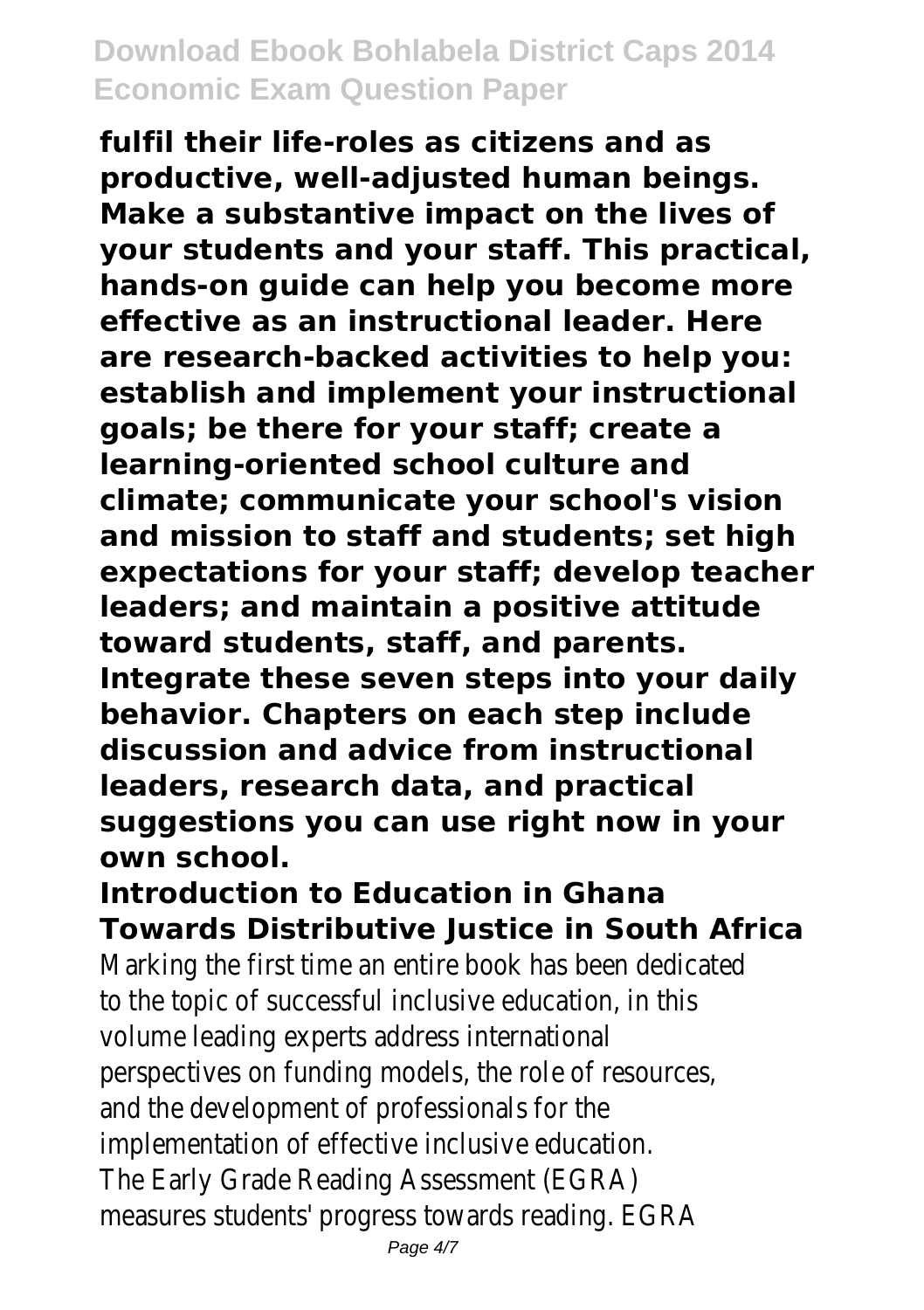gauges early literacy skills through a 15-minute individual oral assessment of five fundamental reading skills. RTI worked with education experts to develop the EGRA in 2006, and it has been piloted and implemented in more than 40 countries. This volume aims to take stock of the substantial amount of information and experience generated through the use of EGRA, and to share this knowledge with practitioners, policymakers, and international donors. Chapters cover not only particular applications of the instrument but also put EGRA in the context of broader issues and developments in literacy and education.

The Farmer as Manager

TEACHING SOCIAL SCIENCES

Applications and Interventions to Improve Basic Literacy Providing a detailed overview of the policy, law, and regulation of telecommunications in South Africa, this guide explores important regulatory topics, including licensing, interconnection, and facilities leasing, and examines economics, technologies, and the Electronic Communications and Transactions Act.

Structural adjustment is not just an economic strategy designed to assist countries in addressing technical problems related to trade, growth and the balance of payments. It embodies also, this author argues, a social, cultural, and even quasi-religious vision for the remaking of Africa and the world. John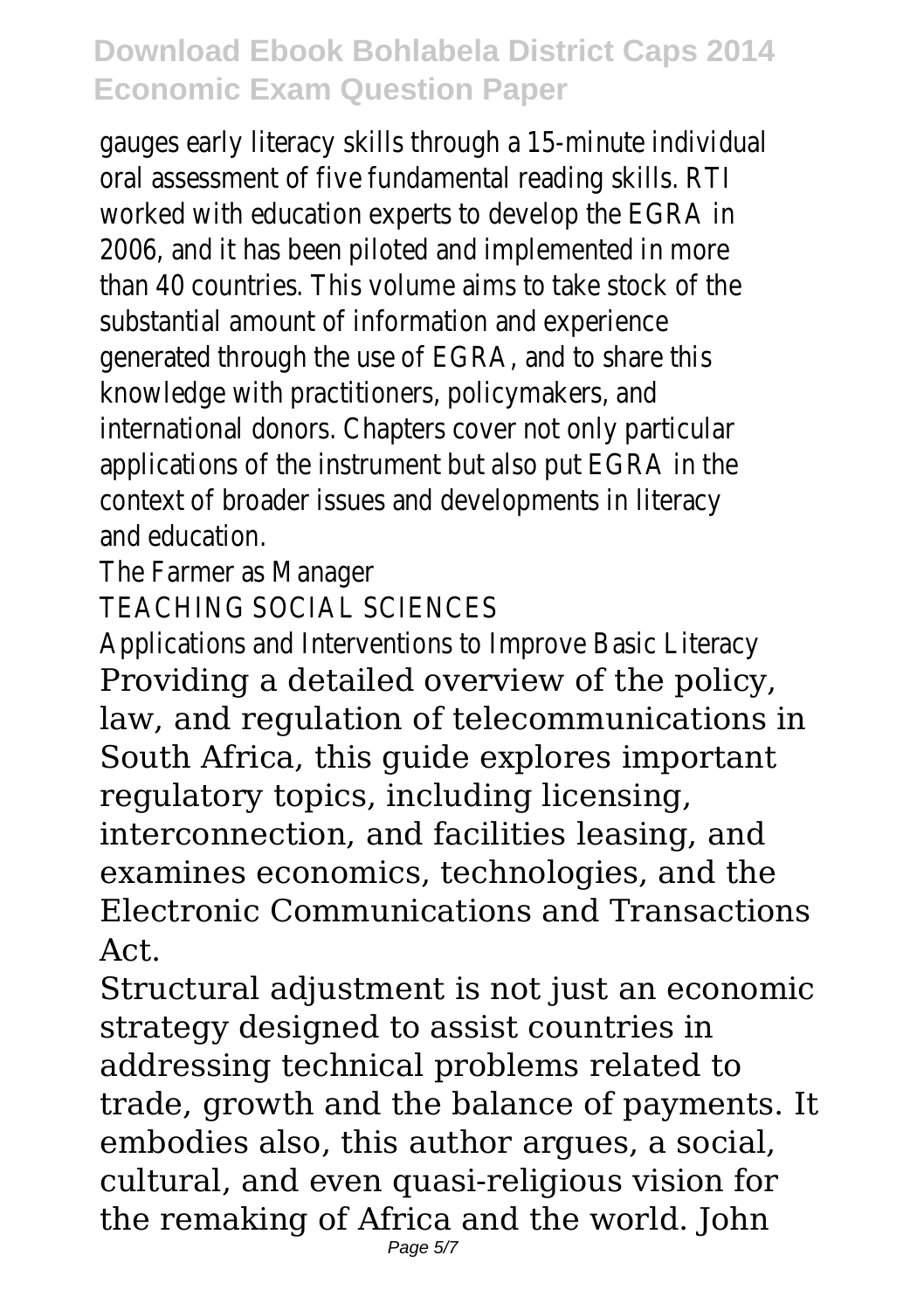Mihevc focuses on three aspects of structural adjustment in particular. He provides an entirely innovative characterization of World Bank thinking as essentially fundamentalist in the scale of its ambitions, its ignoring of the complexities of social reality, and its denial of the legitimacy of contrary views of development. He gives a trenchant account of the criticisms which World Bank policies have elicited. And he considers the response from African churches and social movements representing voices of resistance and providing an alternative vision.

A Comprehensive Strategy for the Sudan Growth, Employment, and Equity The Economics of the Global Defence Industry

*Mood mapping simply involves plotting how you feel against your energy levels, to determine your current mood. Dr Liz Miller then gives you the tools you need to lift your low mood, so improving your mental health and wellbeing. Dr Miller developed this technique as a result of her own diagnosis of bipolar disorder (manic depression), and of overcoming it, leading her to seek ways to improve the mental health of others. This innovative book illustrates: \* The Five Keys to Moods: learn to identify the physical or* Page 6/7